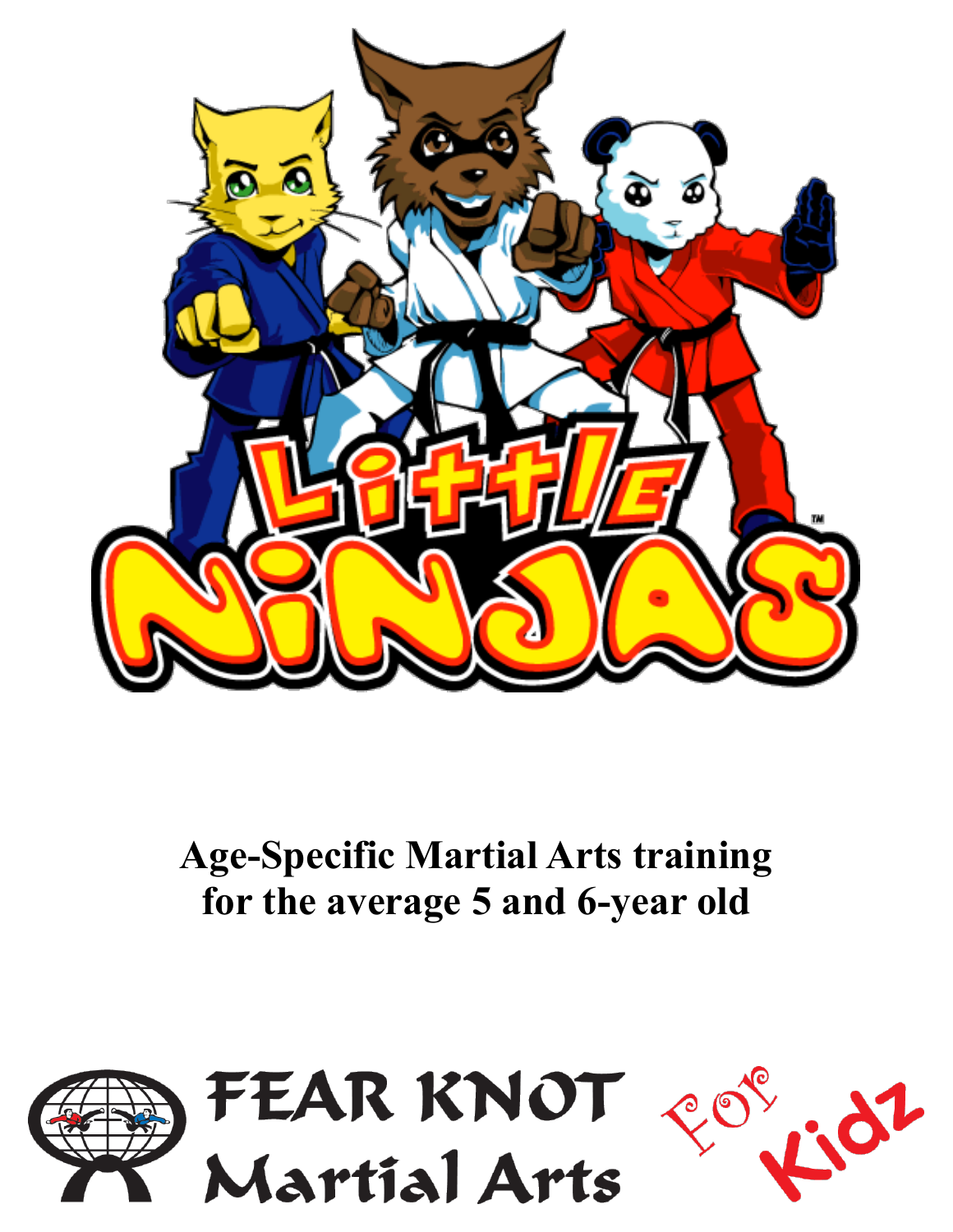## **Welcome to the Little Ninjas Program**

The Little Ninjas Program is a detailed curriculum that focuses on improving five and six-year-old's basic motor and listening skills. These skills will help them enter society with a more confident and enthusiastic outlook. They will become better students at school, better listeners at home and more ambitious towards the future. We believe these are very important years of a child's development. Our program will enhance positive development in a fun and motivating way.

The Little Ninjas Program will also prepare your child for our Karate Kidz Program. In the Little Ninja classes, your child will be exposed to positive social interaction. They will learn how to work with others and follow directions from their instructors. Our Little Ninja Instructors are good role models who are trained specifically to work with this age-group.

The little Ninjas curriculum consists of developing 8 Major Skills that are necessary for participation in any sport or activity. The curriculum also teaches Little Ninjas personal development skills that are used to reinforce family values. Upon completion of the Little Ninjas Program, your child will become focused and motivated to achieve any goal they set in life.

The 8 Little Ninja skill requirements are composed of physical and mental benefits. Following are the skills with the benefits from participating in the Little Ninja class:

**Skill #1: Focus** - This skill will help your child's aim, listening skills and reaction skills. They all excel faster in any physical activities. Your child will also become a better listener and a more focused student in school.

**Skill #2: Teamwork** - Teamwork is necessary for any young child to develop. The more confident your child is in working with others, the more he or she will accomplish. Your child will develop character, which will help him or her make new friends and become a better leader in life.

**Skill 3: Control** - Having control means making good decisions. Whenever your child is handling a pet or handling a problem he or she will learn to make the right decisions. Control builds confidence.

**Skill #4: Balance** - This skill is crucial to develop at an early age. Your child is beginning to participate in many physical activities that are challenging, like riding a two-wheel bicycle. Your child will develop good balance and a better posture.

**Skill #5: Memory** - Developing a good memory is exercise for your child's brain. The sooner your child exercises their brain, the smarter he or she will become. Our drills are constantly helping your child think and make smart decisions.

**Skill #6: Discipline** - Our instructors use the Little Ninja drills to help create the vision that discipline is fun and rewarding. Your child will take pride in doing the right thing. Your child will also follow directions better.

**Skill #7: Fitness -** It is important for children to understand the importance of being healthy and physically fit. If your child does not burn off excess energy exercising, how will he or she burn off all of that energy?

**Skill #8: Coordination** - Your child will learn left from right .They will become better physical participants in sports and activities. The better coordination your child has, the fewer injuries your child will sustain.

In our Little Ninjas classes, we make learning fun and educational. Our goal is to help your preschooler be the best they can be at everything they put their minds to. Our motto is: "Little Ninja Today, leaders tomorrow".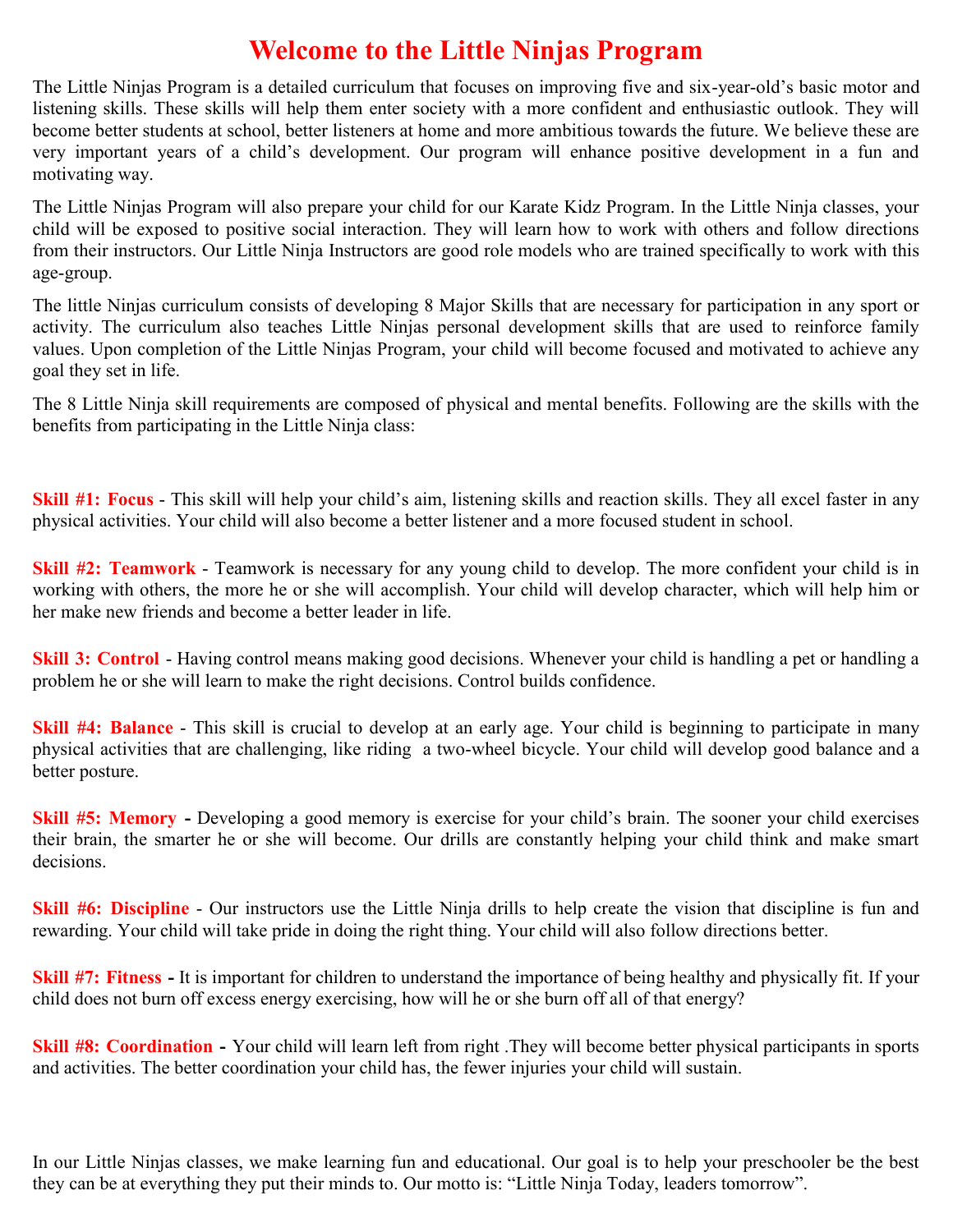## **How the Program Works**

In order to thoroughly develop early skills and at the same time make your child's training fun and motivational, the Little Ninjas curriculum specifies one skill per class. The curriculum includes a variety of drills used to teach each skill. These drills are as easy to follow as they are to do. Children at this age learn more by play. In your child's eyes these drills are more like games. The games will help your child retain more and become more willing to learn and do things they normally wouldn't enjoy doing.

## **How Your Child Will Advance Through the Program**

At the end of each class, your child will be rewarded with a skill stripe for developing that skill. Each skill stripe is a different color and has the name of that skill. Your child must earn all eight colored skill stripes in order to qualify to advance to the next level. Each ninja with all eight skill stripes will perform at the Little Ninjas belt promotion held every two months.

The Little Ninjas belt promotion gives your child the opportunity to show the instructors and parents how developed each skill has become. Instructors will evaluate each ninja to monitor their progress. After the performance, a belt ceremony is held to reward the ninjas with their new rank. Their rank advancement gives your child a new challenge for each skill. You child again begins to collect the colored skill stripes as they set their goal for the next belt test. This keeps the program exciting and challenging. Your child will learn how to set goals and achieve them by attaining their new ranks.

#### **The following is a list of each skill with the color of the skill stripe:**

- **1. Focus red**
- **2. Teamwork - blue**
- **3. Control - green**
- **4. Balance - yellow**
- **5. Memory - orange**
- **6. Discipline - white**
- **7. Fitness - black**
- **8. Coordination - brown**

Little Ninjas instructors monitor your child's progress by their skill stripes. Make sure your child is consistent with their attendance so that they earn each skill stripe before the Little Ninjas belt promotion. Please follow the curriculum calendar available at the desk that shows the skill covered on each day in order to avoid excess time at each rank and prevent boredom.

If your child has difficulty with a specific skill, the instructor will ask you to work with them at home to improve the skill. Homework assignments are provided to help your child be the best they can be. Our goal is to thoroughly develop the eight skills in the Little Ninjas Program. With your help, your child will learn and grow with commitment and dedication to excellence in everything that he or she does.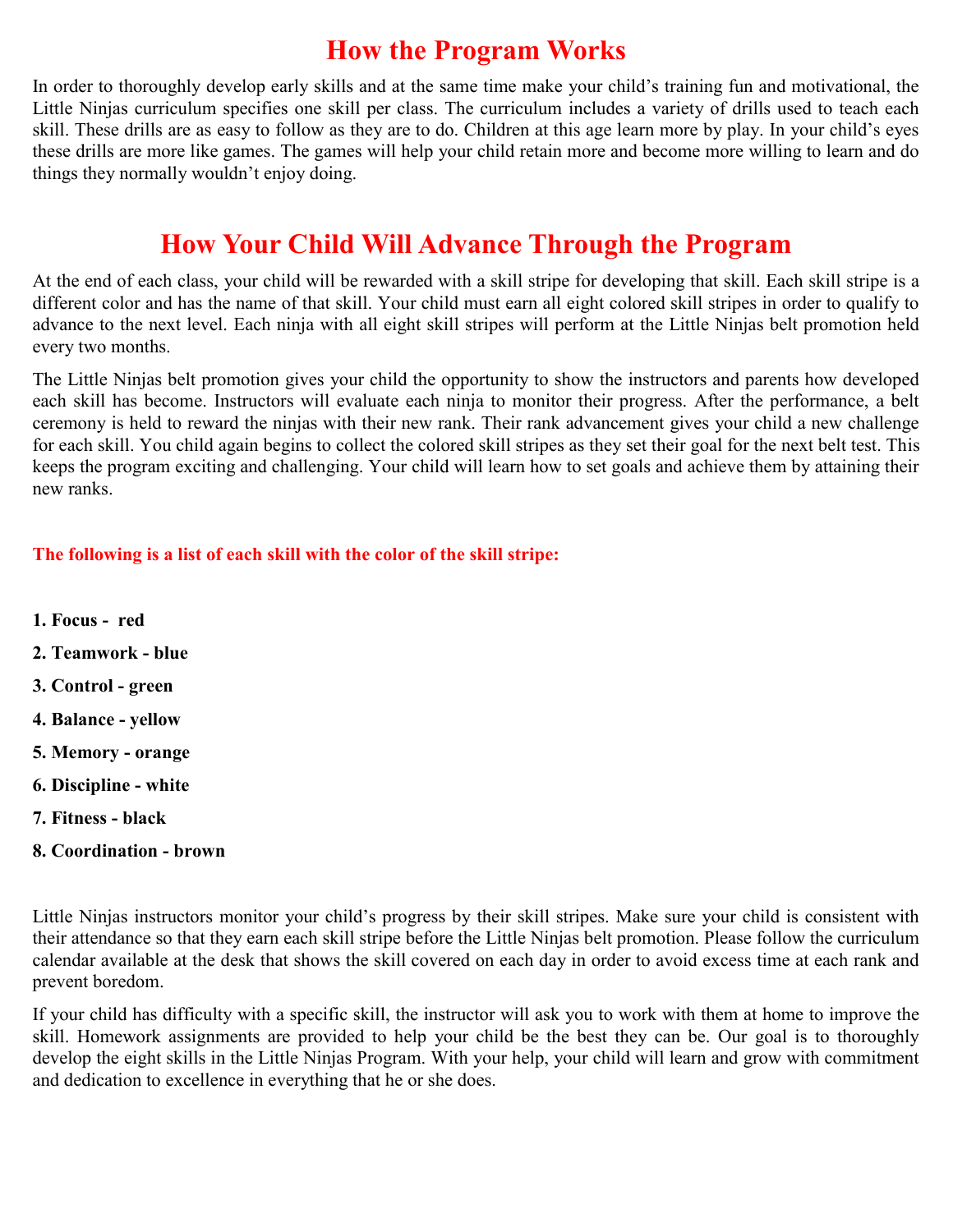# **Here are some important tips that will help your child get the most out of our Little Ninjas Program**

•**Make sure your child attends class regularly.** Children adjust to consistency. If taking class becomes an option and not a priority, they will not adjust as well. If your child is going to miss a class for any reason, call our school so our instructor can make further arrangements.

•**Watch your child participate often.** Your child wants to make you proud. The best way they can show you how well they are doing is for you to see for yourself.

•**Monitor your child's progress.** Your child should earn a skill stripe every class, except if they have already earned the skill stripe for the skill covered that day. If your child does not receive a skill stripe and hasn't already earned that particular stripe, speak with one of our Little Ninjas instructors immediately. Your child may have a challenge with that skill and will need some extra practice at home.

•**Keep an updated calendar on the skills covered each class.** If your child misses some classes or falls behind, your child will need to make up the skills they missed.

•**Keep track of when the next belt promotion is scheduled to take place.** This way, you can help prepare your child for their next performance. Your child should belt promote every two months to avoid boredom and to keep up with their classmates.

•**Invite family, friends and teachers to your child's belt promotion.** This is a big event for your child in their martial arts training that only comes around every eight weeks. For your child, two months is a long time. Make it a big event and your child's confidence will grow!

•**All students should bring their protective gear to every class.** We may not use the gear every time but you should be prepared for the times when we do run drills (games) that require the use of the equipment.

**•Full uniforms (tops and pants) must also be worn during class.** It is part of the tradition that martial artists wear a uniform when they train. Wearing their uniform also makes them feel part of the group. **Only white or black shirts may be worn under the uniform top.** Please make every effort to make sure your child is in full uniform for class. All white belts wear the Ninja t-shirt and uniforms pants.

Our instructors care very much about your child's progress at our school and success in life. It gives them great pleasure and satisfaction when we see improvement in their behavior and abilities such as coordination, balance, discipline, how they interact with others, their ability to focus on the task at hand, etc.

Following is what we require of our Little Ninjas students so that they may benefit their martial arts (and life skills) studies:

- 1. They should attend classes 2 times per week.
- 2. They should practice 2 times per week at home.
- 3. They must strive to earn all 8 colored belt stripes so that they may test for their next belt on time.

**These are the minimum requirements** that our younger students should meet in order to realize the benefits that martial arts studies provide and to excel inside and outside our school.